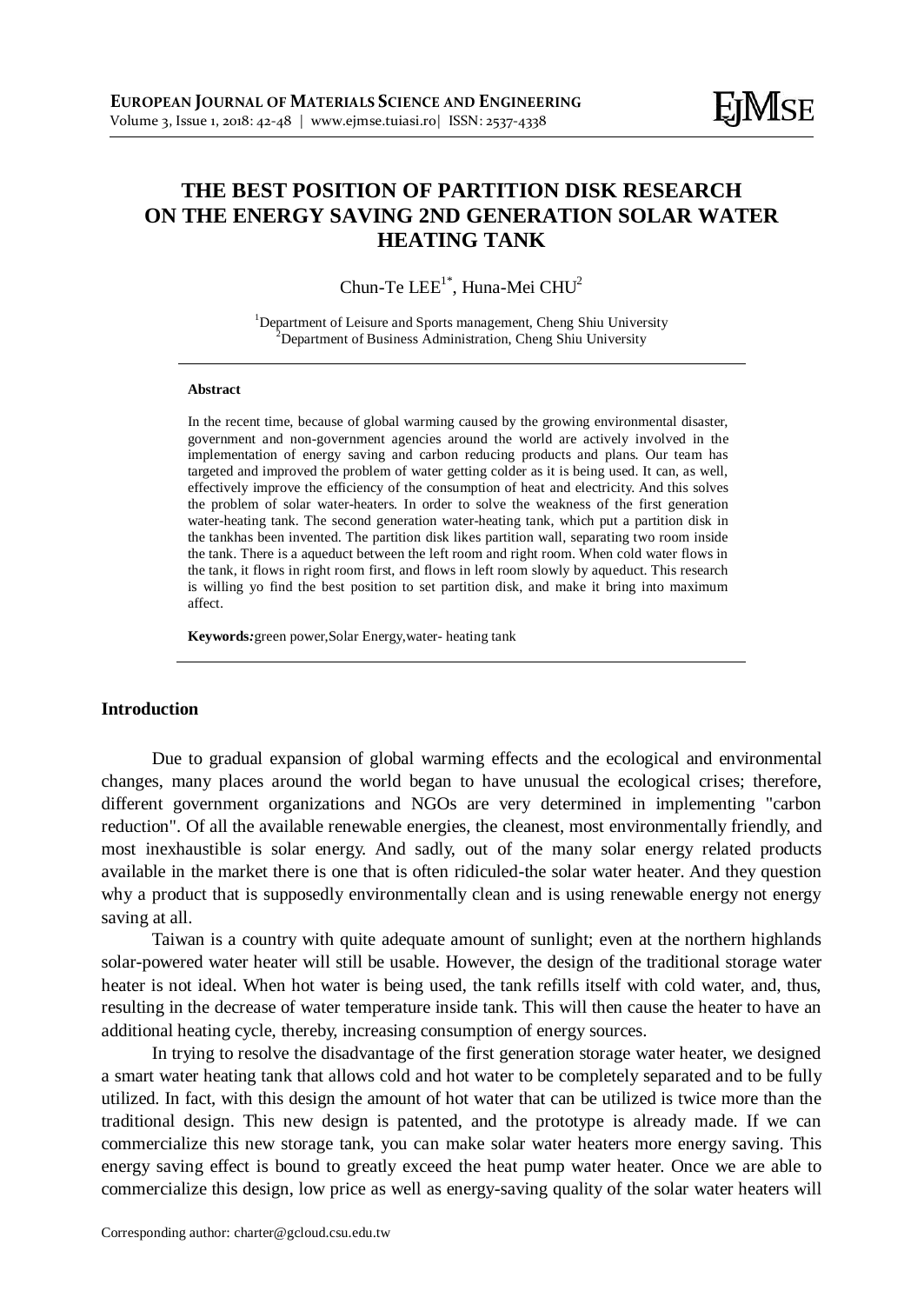be able to beat the heat pump water heater in the market, and let the public enjoy a more energyefficient water heater.

#### *Industry Overview*

Economic development relies on adequate energy supply. We are in great need of a clean, environmentally friendly and inexhaustible source of energy. And the best option for that will be solar energy. Solar energy from the sun is about 3.845 x  $10^{26}$  J per second. The energy received by the Earth is 1.743 x  $10^{17}$  J per second. That is approximately equal to 6.1 million tons of coal combustion heat generated, which is 16,700 times more than the global demand [1]. The conversion and application related to solar radiation is based on the density of solar energy.

For solar water heating systems, solar greenhouse system, solar cold rooms and refrigeration systems, solar power, and etc. [2], the primary purpose of lowtemperature applications  $\left(\langle100^{\circ}\text{C}\right)$  is for water heating and other warming purposes; for medium temperature applications (100°C  $\sim$ 200℃) it is for industrial heating and air conditioning; in hightemperature applications (> 200℃which focuses on solar power is for smelting and poison decomposition purposes [2][3].

Taiwan (including Penghu, Kinmen and Matsu) is located in the Northern Hemisphere, across the Tropic of Cancer, and is situated in a subtropical area;a very sunny place with an average insolation of about 11,746 kJ /  $m^2$  per day [4].

However, Taiwan's solar water heating is mostly concentrated in the central and southern part of the island and also in northern Taoyuan County. From the annual report of Solar Power systems installation of 2012, Kaohsiung has 4,965 installations, followed by Tainan Number with 3,858 installations, and then Taichung with 3,308 installations, Pingtung County with 1,801 installations, Taoyuan County with 1,605 installations, and part of the outlying islands with 706, the majority in Kinmen County with 612 installations.The number of solar power systems installed in Kaohsiung and Kinmen County has increased rapidly from the past years, and this should be credited to the subsidy offered by local governments[5].

Solar water heating systems using solar collectors (flat plate or vacuum tube), will be able to convert solar radiation to thermal energy in heating water. This has been in the market from as early as 1891, and by 2001 the world's area with installed solar collector was already more than seventy million square meters [6].

The most common water heaters are: gas water heaters, power heaters, heat pump water heaters, and solar water heaters. These four kinds of heaters use heat pump to heat water; the solar water heater is the most energy saving. Both have little differences between them being energysaving and are determined by the weather and location. In general, we get an average of half a year's worth of sunshine yearly- about 210 days of sunlight (that is more or less four hours of sunshine a day). So, the use of solar water heaters is more energy saving and money efficient [7]. Conversely, when there is less than 180 days of sunshine, the heat pump water heating system is better an option compared to solar water. But if we consider the price of each system, heat pump system is the most expensive.A regular home-sized heat pump system would cost around forty to fifty thousand NTD, while for a solar heating system costing only around thirty thousand NTD. Table 1 is a table comparing various heating sourceswhere 400L of cold water is heated from 23 degrees to 60 degrees using 14800 Kcal:

From the above table we can see that the heat pump water heaters and solar water heaters generally cost roughly the same throughout the year. The solar water heater is prone to hot and cold water mixtures that lowers the temperature of the water. This research, the Smart Solar water heating tank, by our research team addeda movable partition disk that can effectively separate hot and cold water. The partition disk prevents the mixing of hot and cold water, and thus, be able to keep a constant temperature of hot water. The cost will be lower than that of solar water heaters.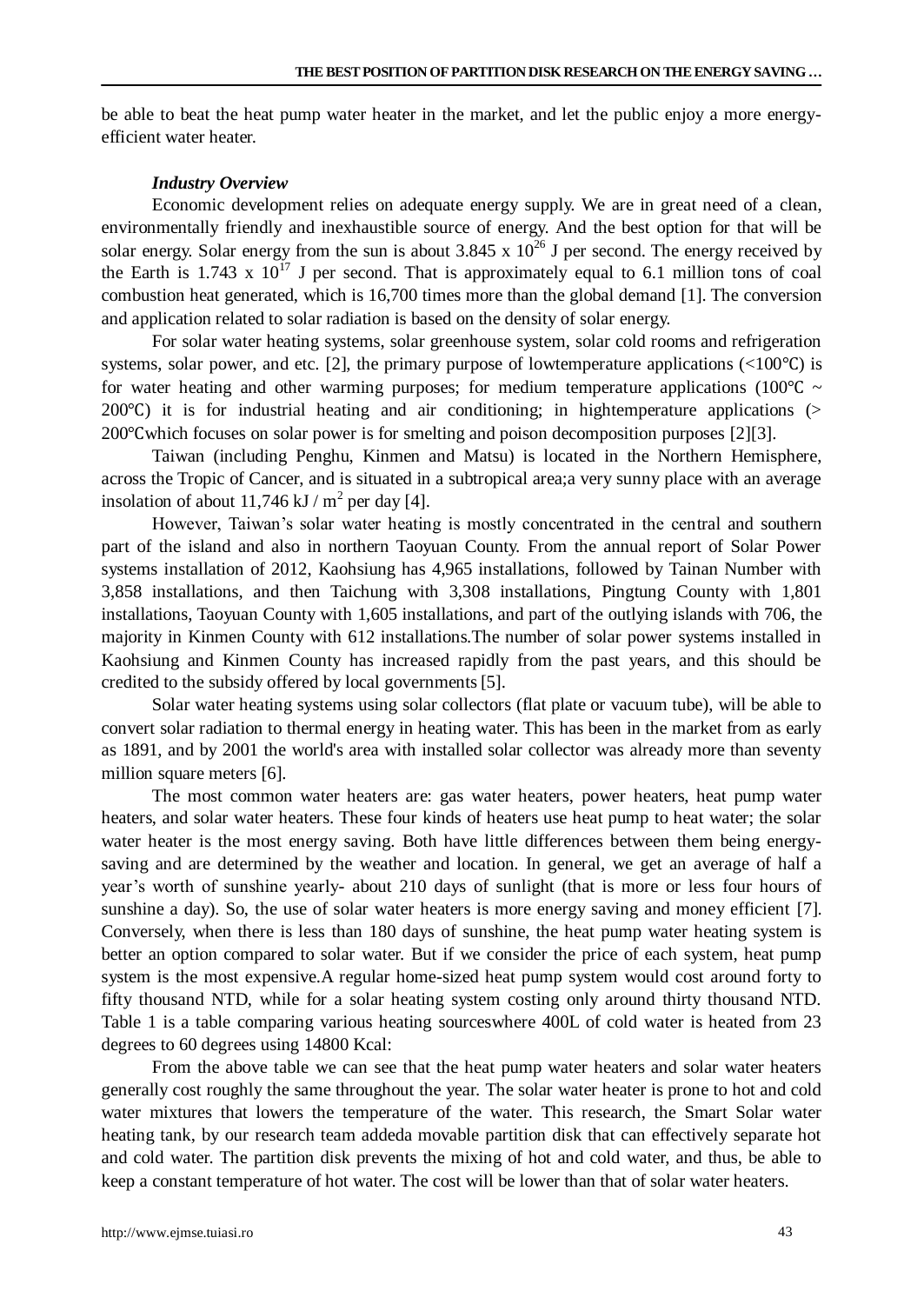| Equipment                   | Electric Heater          | <b>Gas Heater</b> | Heat Pump    | Solar Heater                                                        |  |
|-----------------------------|--------------------------|-------------------|--------------|---------------------------------------------------------------------|--|
| Daily Energy<br>Consumption | $2.57^{\circ}$<br>19.88° |                   | $4.78^\circ$ | Sunny=near Odegree<br>$Cloudy=9.52$ degrees                         |  |
| <b>Energy Price</b>         | NT\$4.2/deg              | NT\$29/deg        | NT\$4.2/deg  | NT\$4.2/deg                                                         |  |
| Daily Expense               | NT\$83.5                 | NT\$74.5          | NT\$20.1     | Cloudy = close to $0$<br>$Cloudy = $40$                             |  |
| Annual Expense              | NT\$30476                | NT\$27203         | NT\$7329     | $40 \times (365-210) = NT$7200$<br>Assuming 210 days of<br>sunlight |  |

**Table 1.** Comparison of different heating sources. (ex. 400L)

*Source: RECHI PRECISION., LTD*

Of all water heating methods that are available, only the solar water heater is environmentally. The most common solar water heating system can be divided into: natural cycle or forced cycle. [8] (Fig. 2, Fig. 3):

#### *Natural cycle of solar water heater*

The process inside the solar collector is as follows: after absorbing heat from the sun, the water temperature rises and density lessens and travels to storage tank. Then, cold water inside collects at the bottom towards the solar collector that makes a natural convection cycle as a system to heat up the water. The majority of natural circulation system is used in those commonly found in houses.



Fig. 1. Natural cycle type of solar water heater [8]

### *Forced Cycle type of Solar water Heater*

By using collector circuit pump, the temperature controller enables storage tank water to flow through the solar collector. The solar heat collected is then brought back to the collector. This is mainly used in large-scale solar heating systems.

According to Khalifa's research  $\left[9\right]$ , studies show that the efficiency of solar water heating system under forced circulation is higher than those under natural circulation by 35-80%. However, when buying a solar water heating system, the additional costs for circulation pump, the manner of operation, and maintenance (such as leakage) and other issues must also be considered.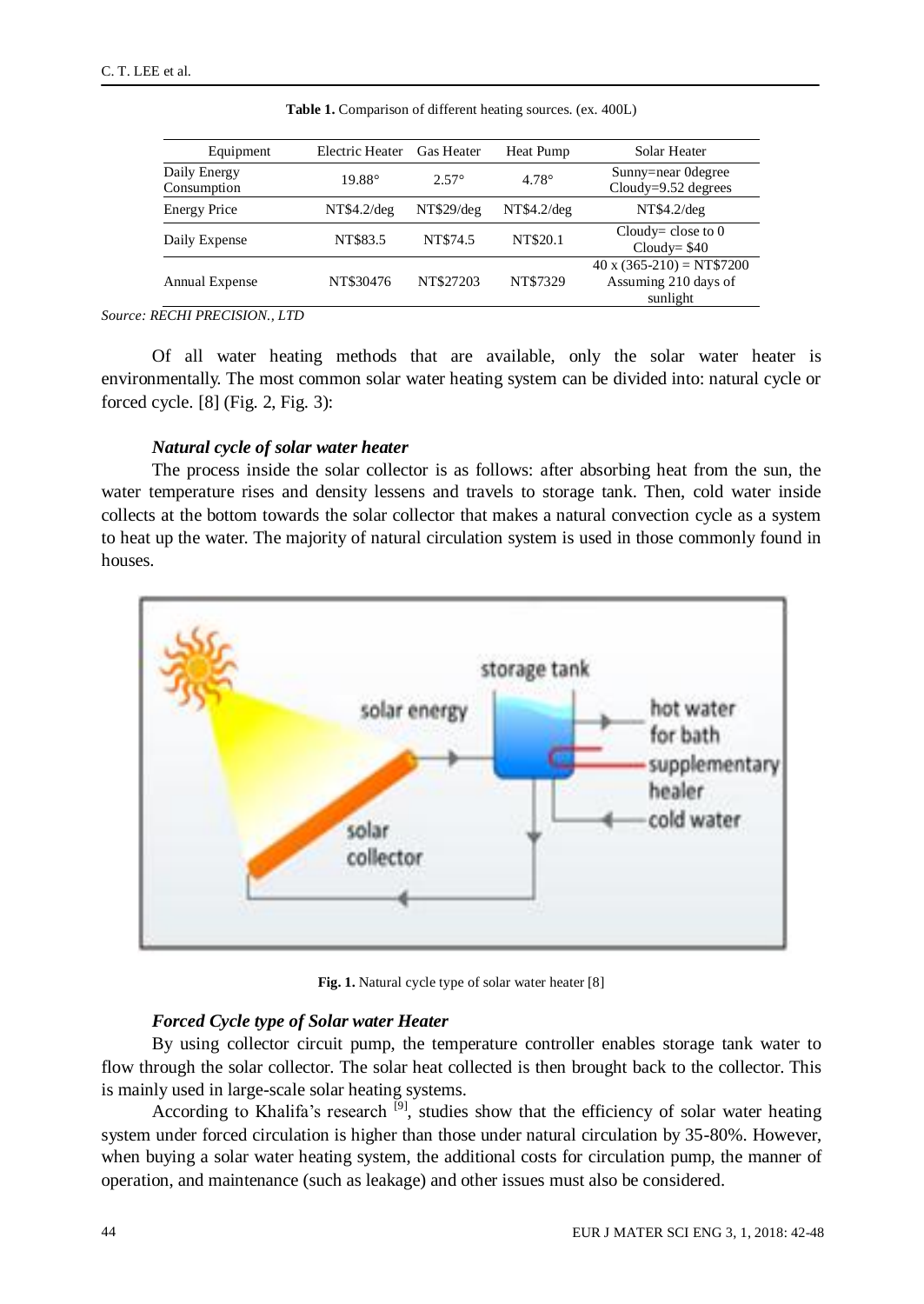

**Fig. 2.** Forced Cycle type of Solar water Heater

# *Overview of Previous Products*

Why is the use solar water heater not necessarily the most energy-efficient? In addition to having to use electrical energy in heating during cloudy and rainy days, another reason is that when hot water is being used, cold water is added in simultaneously causing the temperature of the stored hot water to drop.And once the temperature is not hot enough, electric heating is then required. Figure 4 is an analysis chart of the conventional storage water tank.



**Fig. 3.** Analysis of the Traditional Storage Tank [10]

At the end of a traditional storage water tank there is an inlet pipe (4) and outlet pipe (5). When hot water is being used, hot water flows out from the outlet pipe (5), and cold water is being added in through the inlet pipe (4) (there are some parts that will need pressurized motor injection).The cold water added will then be mixed with hot water stored inside that result in dropping of the water temperature.So in order to maintain water temperature within therange of the predetermined temperature, power heater (9) is often installed together to keep the water at the desired temperature.But due to the large capacity of the tank (usually at 400L), the water heater would consume more electrical energy and heating time.So the concern is thatinstead of it being energy saving, it wastes energy.

# **Second-generation solar water heating tank**

To work according to the government's carbon reduction policies, some manufacturers have proposed a solution to improve the aforementioned storage tank issues such as the dropping of temperature and the need for additional consumption of energy. And the solution they have brought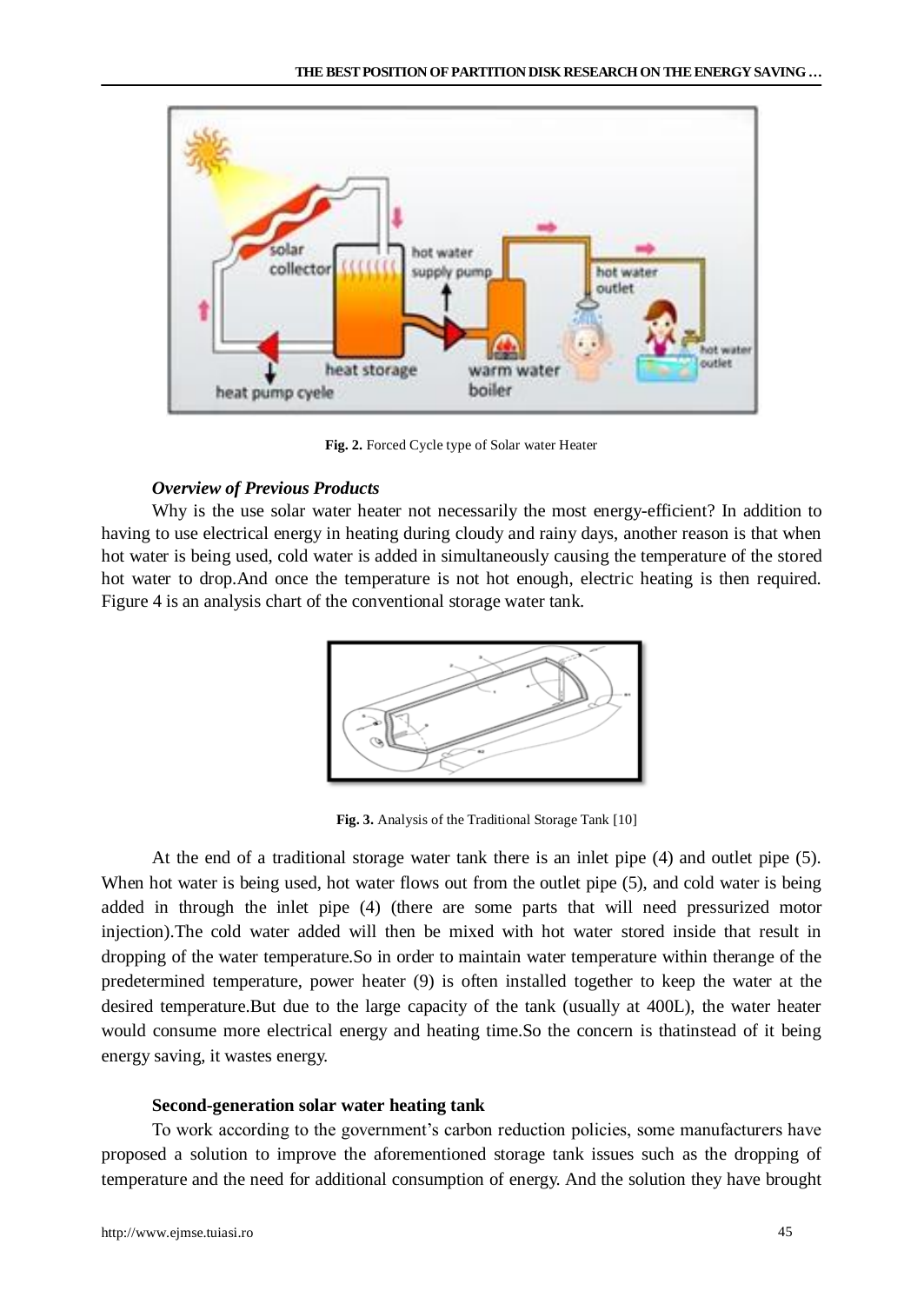up is to add a partition disk inside the tank that separates the tank into two (hot water on the left and the buffer zone on the right), and having a tubes on the disk to connect the two spaces.This gives the newly added cold water buffering time, and then water flows to the other side of the disk with a relatively lower temperature.Then it guides the direction of flow, and it also slows down the speed of hot and cold water mixing.As shown in Figure 5:



**Fig. 4.** Analysis of the improved heating tank [10]

Table 2 is a comparison of the advantagesand disadvantages of various solar water heatersin detail.

**Table 2.** Comparison of the advantages and disadvantages of each type of storage tank (400 liters)

|            | Storage Tank                     | Traditional               | Improved                                 |  |  |
|------------|----------------------------------|---------------------------|------------------------------------------|--|--|
|            | Advantages                       | Low manufacturing cost    | Slower mixing rate of hot and cold water |  |  |
|            | Disadvantages                    | Time and energy consuming | Still needing electric heating           |  |  |
|            | Water available for use          | 200L of hot water         | 250L of hot water                        |  |  |
|            | No. of hot showers<br>50L/person | 4 people                  | 5 people                                 |  |  |
| $\sqrt{ }$ | 1.771.11                         |                           |                                          |  |  |

Source: Research Findings

Table 2 assumes that hot and cold water is fully mixed and heated to 50 degrees during winter. When the hot water is used up to half (200L), the temperature of the newly added cold water is 20 degrees. So the temperature at this time is reduced to  $(50 + 20) / 2 = 35$  degrees. At this temperature most people will it not hot enough. The amount of hot water of a traditional design with 400L that can be used is only half of the content, which is approximately 200L.The other half of hot water has already been mixed with cold water resulting in a temperature not hot enough for hot baths.

As for theSecond-generation solar water heating tank, the rate of the mixing of hot and cold water couldlowers. And when the temperature is not hot enough, there is still a need to use consume time and energy to heat. Under our calculations, the amount of hot water that can be used is only a little bit over half of its storage content, 250L.

# **Conclusion**

To prove the affectivity of theSecond-generation solar water heating tank, and to test the best position of the partition disk of the 2nd design, we made prototypes to test and determine the best position of the partition disk. At the same time to test the water temperature of the various generations from the 1st - 2nd generation.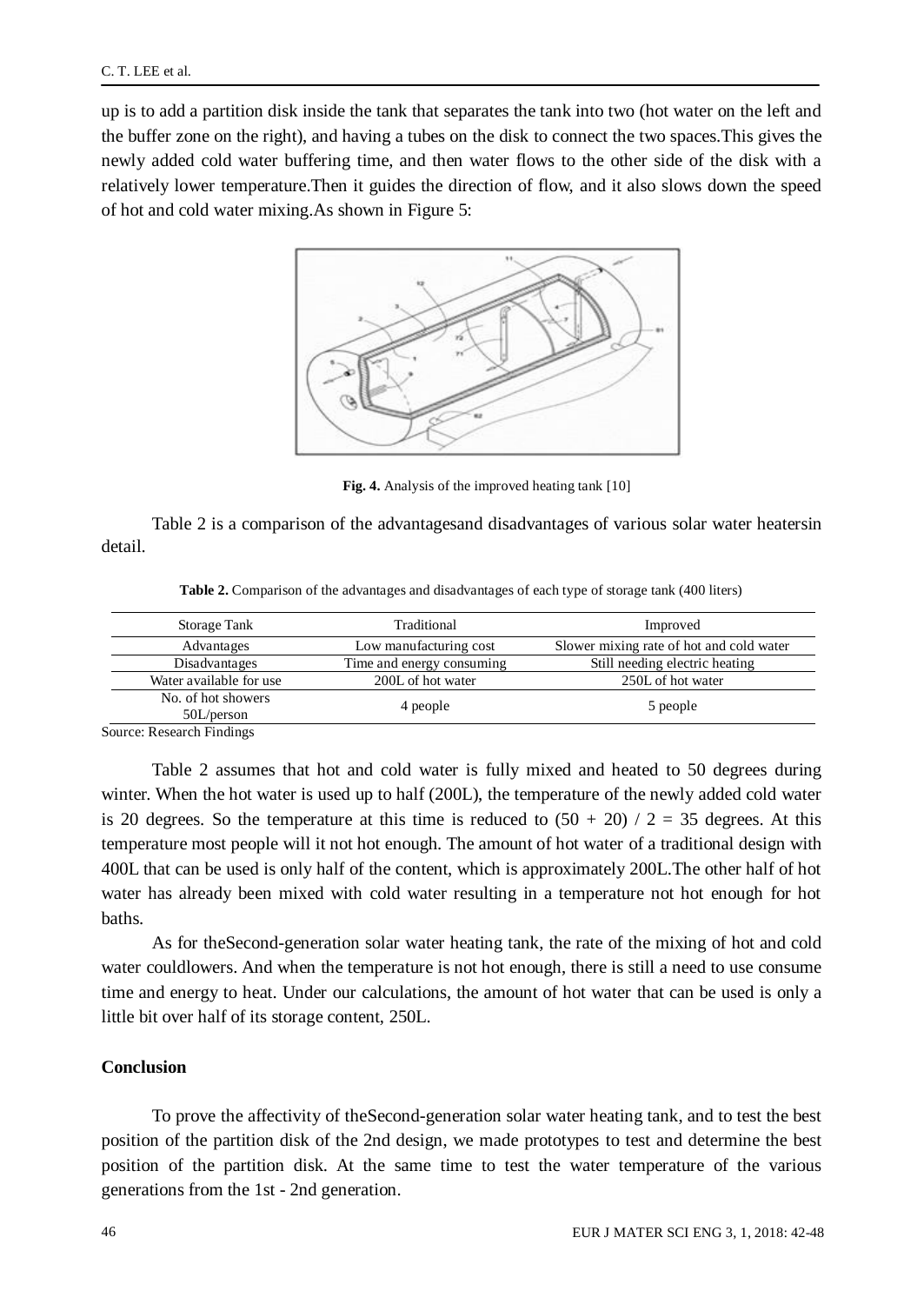The following table shows the actual measurement of the changes of water temperature inside the tank after every shower. Prior assumptions are:

- Storage content is 400 L, Hot water temp. at 60  $^{\circ}$ C;
- Injected water at 20  $\degree$ C;
- Every Shower consumes 50 L;
- Every Shower consumes 15 min;
- Basis for water temperature measurement is the water from outlet.

During the actual experiment we used a small 2000ml bucket to simulate the 400L storage tank, and the 50L of water used for shower per person was also reduced to 250ml. During our experiment on the improved design, we divided the tank into 20 equal portions into 1/20, 2/20, 3/20......10/20 as placements for the partition disk. With this we measured the change in temperature of the water after every shower. The picture below shows the partition disc placed in 4/20:

| No. of Baths<br>Storage tank Design          | Temp. after<br>1 Bath | Temp. after<br>2 Baths | Temp. after<br>3 Baths | Temp. after<br>4 Baths | Temp. after<br>5 Baths | Temp.<br>after 6<br><b>Baths</b> |
|----------------------------------------------|-----------------------|------------------------|------------------------|------------------------|------------------------|----------------------------------|
| Traditional<br>(w/o P. Disk)                 | 58.5°C                | 55.3°C                 | $52.0^{\circ}$ C       | $47.5^{\circ}$ C       | $42.3^{\circ}$ C       | $37.2$ °C                        |
| 1/20Position<br>(2 <sup>nd</sup> Gen Design) | 58.5°C                | $55.0^{\circ}$ C       | $53.0^{\circ}$ C       | $50.0$ °C              | $45.5^{\circ}$ C       | 41.0 $\degree$ C                 |
| 2/20 Position<br>$(2nd$ Gen Design)          | $59.0^{\circ}$ C      | $57.0^{\circ}$ C       | $54.5^{\circ}$ C       | $51.2$ °C              | $46.3^{\circ}$ C       | 41.5 $\degree$ C                 |
| 3/20 Position<br>$(2nd$ Gen Design)          | 58.1°C                | 56.0°C                 | 52.3°C                 | $48.5^{\circ}$ C       | $44.0^{\circ}$ C       | $39.5^{\circ}$ C                 |
| 4/20 Position<br>$(2nd$ Gen Design)          | 58.5°C                | $56.2$ °C              | 53.0°C                 | $48.5^{\circ}$ C       | $43.6^{\circ}$ C       | 38.8°C                           |
| 5/20 Position<br>$(2nd$ Gen Design)          | 58.7°C                | $55.0^{\circ}$ C       | $51.0^{\circ}$ C       | $46.2$ °C              | $42.0^{\circ}$ C       | $37.0$ °C                        |
| $6/20$ Position<br>$(2nd$ Gen Design)        | $59.2^{\circ}$ C      | $56.2$ °C              | $51.5^{\circ}$ C       | $46.8^{\circ}$ C       | $42.0^{\circ}$ C       | $37.7^{\circ}$ C                 |
| 7/20 Position<br>$(2nd$ Gen Design)          | 59.2°C                | 56.3°C                 | $51.8^{\circ}$ C       | $47.2$ °C              | $42.3^{\circ}$ C       | $38.0^{\circ}$ C                 |
| 8/20 Position<br>$(2nd$ Gen Design)          | 59.1°C                | 56.5°C                 | $52.0^{\circ}$ C       | $48.0^{\circ}$ C       | $42.5^{\circ}$ C       | 38.2°C                           |
| 9/20 Position<br>$(2nd$ Gen Design)          | 59.1°C                | $55.9^{\circ}$ C       | $51.9^{\circ}$ C       | $47.9^{\circ}$ C       | $42.3^{\circ}$ C       | 38.5°C                           |
| 10/20 Position<br>$(2nd$ Gen Design)         | $59.0^{\circ}$ C      | $55.0^{\circ}$ C       | $52.0^{\circ}$ C       | $48.0^{\circ}$ C       | $42.2$ °C              | $39.0^{\circ}$ C                 |
| Moving P. Disk<br>(Smart Design)             | $59.5^{\circ}$ C      | 58.9°C                 | $58.5^{\circ}$ C       | $58.0$ °C              | $57.6$ °C              | $57.2$ °C                        |

**Table 3.** Results of the experiment with the different Water Heater designs.



**Fig. 5.** Photos of the Improved Design model